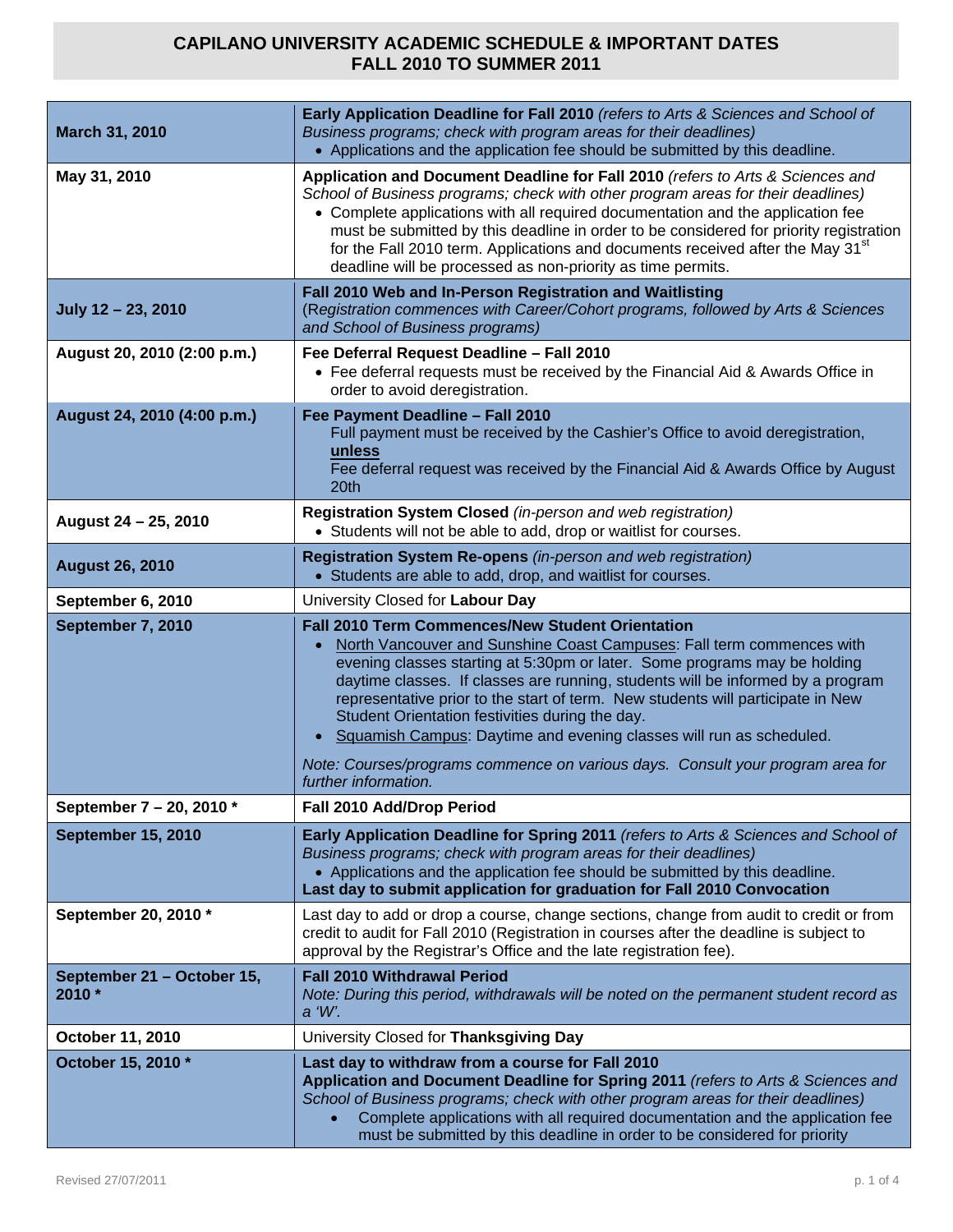|                                               | registration for the Spring 2011 term. Applications and documents received<br>after the October 15 <sup>th</sup> deadline will be processed as non-priority as time<br>permits.                                                                                                                                                                                                                                                                                                                                                                                                                 |
|-----------------------------------------------|-------------------------------------------------------------------------------------------------------------------------------------------------------------------------------------------------------------------------------------------------------------------------------------------------------------------------------------------------------------------------------------------------------------------------------------------------------------------------------------------------------------------------------------------------------------------------------------------------|
| <b>November 11, 2010</b>                      | University Closed for Remembrance Day                                                                                                                                                                                                                                                                                                                                                                                                                                                                                                                                                           |
| November 17 - 25, 2010                        | Spring 2011 Web and In-Person Registration and Waitlisting<br>(Registration commences with Career/Cohort programs, followed by Arts & Sciences<br>and School of Business programs)                                                                                                                                                                                                                                                                                                                                                                                                              |
| <b>November 29, 2010</b>                      | <b>Fall 2010 Convocation</b>                                                                                                                                                                                                                                                                                                                                                                                                                                                                                                                                                                    |
| <b>December 3, 2010</b>                       | Last Day of Classes for Fall 2010<br>Note: Some courses/programs continue until the last day of the examination period.<br>Consult your program area for further information.                                                                                                                                                                                                                                                                                                                                                                                                                   |
| December 6 - 17, 2010                         | Fall 2010 Exam Period (may include Saturday, December 11, 2010)                                                                                                                                                                                                                                                                                                                                                                                                                                                                                                                                 |
| December 16, 2010 (4:30 p.m.)                 | Fee Deferral Request Deadline - Spring 2011<br>• Fee deferral requests must be received by the Financial Aid & Awards Office in<br>order to avoid deregistration.                                                                                                                                                                                                                                                                                                                                                                                                                               |
| December 20, 2010 (9:00 a.m.)                 | Fall 2010 Final Grade Submission Deadline for Faculty                                                                                                                                                                                                                                                                                                                                                                                                                                                                                                                                           |
| December 20, 2010 (4:30 p.m.)                 | Fee Payment Deadline - Spring 2011<br>Full payment must be received by the Cashier's Office to avoid deregistration,<br>unless<br>Fee deferral request was received by the Financial Aid & Awards Office by<br>December 16th                                                                                                                                                                                                                                                                                                                                                                    |
| December 20 - 21, 2010                        | Fall 2010 Grades & End-of-Term Processing<br>Registration System Closed (in-person and web registration)<br>• Students will not be able to add, drop or waitlist for courses                                                                                                                                                                                                                                                                                                                                                                                                                    |
| <b>December 22, 2010</b>                      | Registration System Re-opens (in-person and web registration)<br>• Students are able to add, drop, and waitlist for courses<br>Note: In-person registration will be unavailable from December 24, 2010 to<br>January 3, 2011 due to University closure.                                                                                                                                                                                                                                                                                                                                         |
| December 24, 2010 -<br><b>January 3, 2011</b> | <b>University Closed to Public</b><br>University closed December 24, 27, 28, 31 & January 3                                                                                                                                                                                                                                                                                                                                                                                                                                                                                                     |
| <b>January 6, 2011</b>                        | <b>Spring 2011 Term Commences</b><br>Note: Some courses/programs commence on various days. Consult your program area<br>for further information.                                                                                                                                                                                                                                                                                                                                                                                                                                                |
| January 6 - 19, 2011 *                        | Spring 2011 Add/Drop Period                                                                                                                                                                                                                                                                                                                                                                                                                                                                                                                                                                     |
| January 19, 2011 *                            | Last day to add or drop a course, change sections, change from audit to credit or from<br>credit to audit for Spring 2011                                                                                                                                                                                                                                                                                                                                                                                                                                                                       |
| January 20 - February 16,<br>$2011 *$         | Spring 2011 Withdrawal Period<br>Note: During this period, withdrawals will be noted on the permanent student record as<br>a 'W'                                                                                                                                                                                                                                                                                                                                                                                                                                                                |
| <b>January 31, 2011</b>                       | Early Application Deadline for Summer 2011 (refers to Arts & Sciences and School<br>of Business programs; check with program areas for their deadlines)<br>• Applications and the application fee should be submitted by this deadline.                                                                                                                                                                                                                                                                                                                                                         |
| February 16, 2011 *<br>February 21 - 25, 2011 | Last day to withdraw from a course for Spring 2011<br>Application and Document Deadline for Summer 2011 (refers to Arts & Sciences<br>and School of Business programs; check with other program areas for their deadlines)<br>• Complete applications with all required documentation and the application fee must<br>be submitted by this deadline in order to be considered for priority registration for<br>the Summer 2011 term. Applications and documents received after the Feb. 16 <sup>th</sup><br>deadline will be processed as non-priority as time permits.<br><b>Reading Break</b> |
|                                               |                                                                                                                                                                                                                                                                                                                                                                                                                                                                                                                                                                                                 |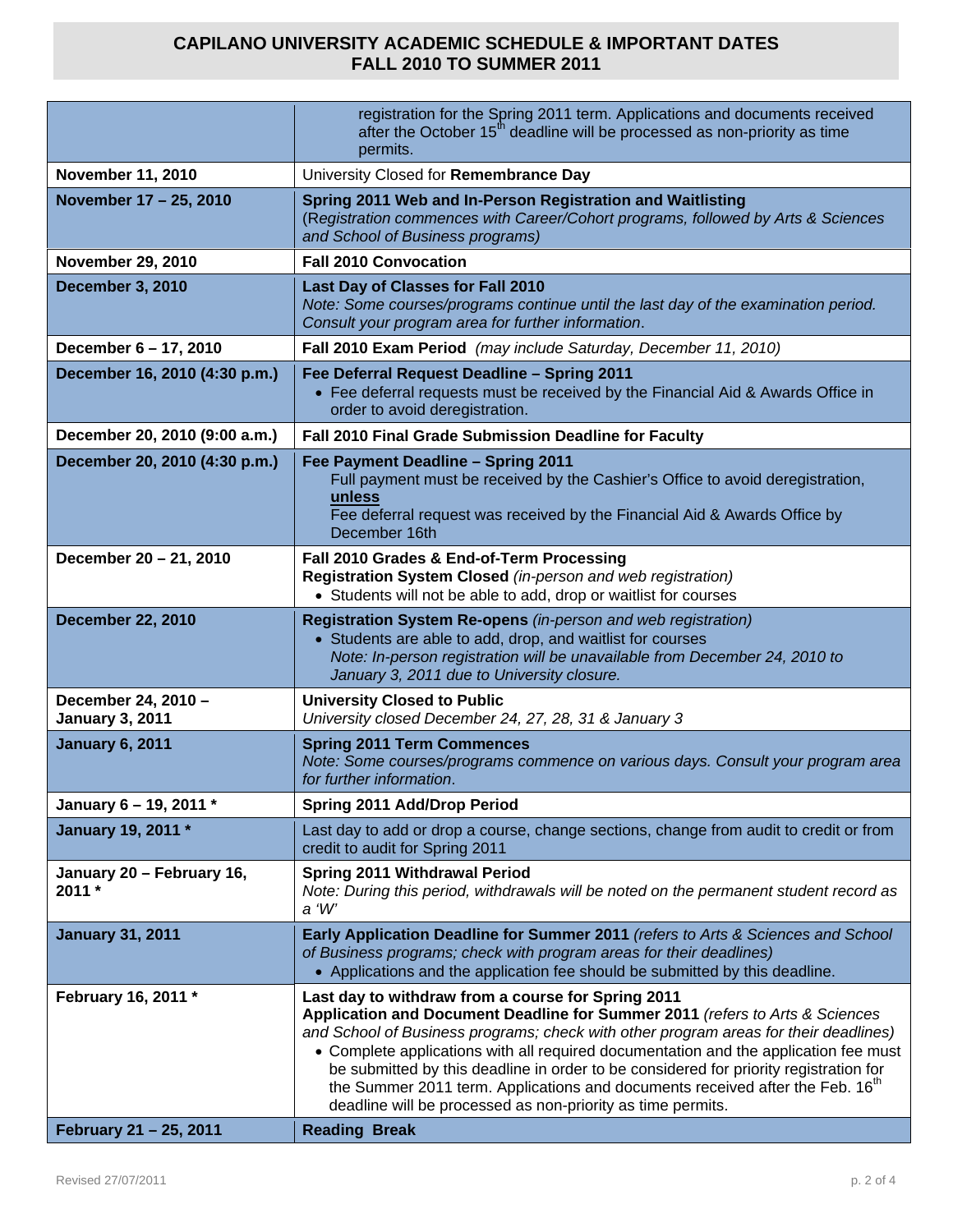| March 10 - 15, 2011      | Summer 2011 Web and In-Person Registration and Waitlisting<br>(Registration commences with Career/Cohort programs, followed by Arts & Sciences<br>and School of Business programs)                                                                                                                                               |
|--------------------------|----------------------------------------------------------------------------------------------------------------------------------------------------------------------------------------------------------------------------------------------------------------------------------------------------------------------------------|
| March 15, 2011           | Last day to submit Application for Graduation for Spring 2011 Convocation<br>Applications received after this date will be charged the late fee of \$50.00. Late<br>applications for graduation will be processed in the order received as time permits.                                                                         |
| March 31, 2011           | Early Application Deadline for Fall 2011 (refers to Arts & Sciences and School of<br>Business programs; check with program areas for their deadlines)<br>• Applications and the application fee should be submitted by this deadline                                                                                             |
| April 13, 2011           | <b>Last Day of Classes for Spring 2011</b><br>Note: Some courses/programs continue until the last day of the examination period.<br>Consult your program area for further information.                                                                                                                                           |
| April 16 - 30, 2011      | Spring 2011 Examination Period (includes Saturday, April 16 <sup>th</sup> and Saturday, April<br>$30th$ )                                                                                                                                                                                                                        |
| April 22 - 25, 2011      | University Closed for Easter Break<br>Note: The Capilano University Library will be open on Saturday, April 23, 2011 and<br>Monday, April 25, 2011, from 1:00 pm to 5:00 pm.                                                                                                                                                     |
| May 2, 2011 (4:30 p.m.)  | Fee Deferral Request Deadline - Summer 2011<br>• Fee deferral requests must be received by the Financial Aid & Awards Office in<br>order to avoid deregistration.                                                                                                                                                                |
| May 4, 2011 (9:00 a.m.)  | Spring 2011 Final Grade Submission Deadline for Faculty                                                                                                                                                                                                                                                                          |
| May 4, 2011 (4:30 p.m.)  | Fee Payment Deadline - Summer 2011<br>Full payment must be received by the Cashier's Office to avoid deregistration,<br>unless<br>Fee deferral request was received by the Financial Aid & Awards Office by May 2.                                                                                                               |
| May 4-5, 2011            | Spring 2011 Grades and End-of-Term Processing<br>Registration System Closed (in-person and web registration)<br>• Students will not be able to add, drop or waitlist for courses.                                                                                                                                                |
| May 6, 2011              | Registration System Re-opens (in-person and web registration)<br>• Students are able to add, drop, and waitlist for courses                                                                                                                                                                                                      |
| May 9, 2011              | Summer 2011 - Full Term Commences<br><b>Summer 2011 - Session I Classes Commence</b>                                                                                                                                                                                                                                             |
| May 9 - 13, 2011 *       | Summer 2011 - Session I Add/Drop Period                                                                                                                                                                                                                                                                                          |
| May 9 - 20, 2011 *       | Summer 2011 - Full Term Add/Drop Period                                                                                                                                                                                                                                                                                          |
| May 13, 2011 *           | Last day to add or drop a course, change sections, change from audit to credit or from<br>credit to audit for Summer 2011 - Session I.                                                                                                                                                                                           |
| May 14 - 27, 2011 *      | Summer 2011 - Session I Withdrawal Period<br>Note: During this period, withdrawals will be noted on the permanent student record as<br>a 'W'.                                                                                                                                                                                    |
| May 20, 2011 *           | Last day to add or drop a course, change sections, change from audit to credit or from<br>credit to audit for Summer 2011 - Full Term.                                                                                                                                                                                           |
| May 21 - June 17, 2011 * | Summer 2011 - Full Term Withdrawal Period<br>Note: During this period, withdrawals will be noted on the permanent student record as<br>a 'W'.                                                                                                                                                                                    |
| May 23, 2011             | University Closed for Victoria Day                                                                                                                                                                                                                                                                                               |
| May 27, 2011 *           | Last day to withdraw from a course for Summer 2011 - Session I                                                                                                                                                                                                                                                                   |
| May 31, 2011             | Application and Document Deadline for Fall 2011 (refers to Arts & Sciences and<br>School of Business programs; check with other program areas for their deadlines)<br>Complete applications with all required documentation and the application fee<br>must be submitted by this deadline in order to be considered for priority |